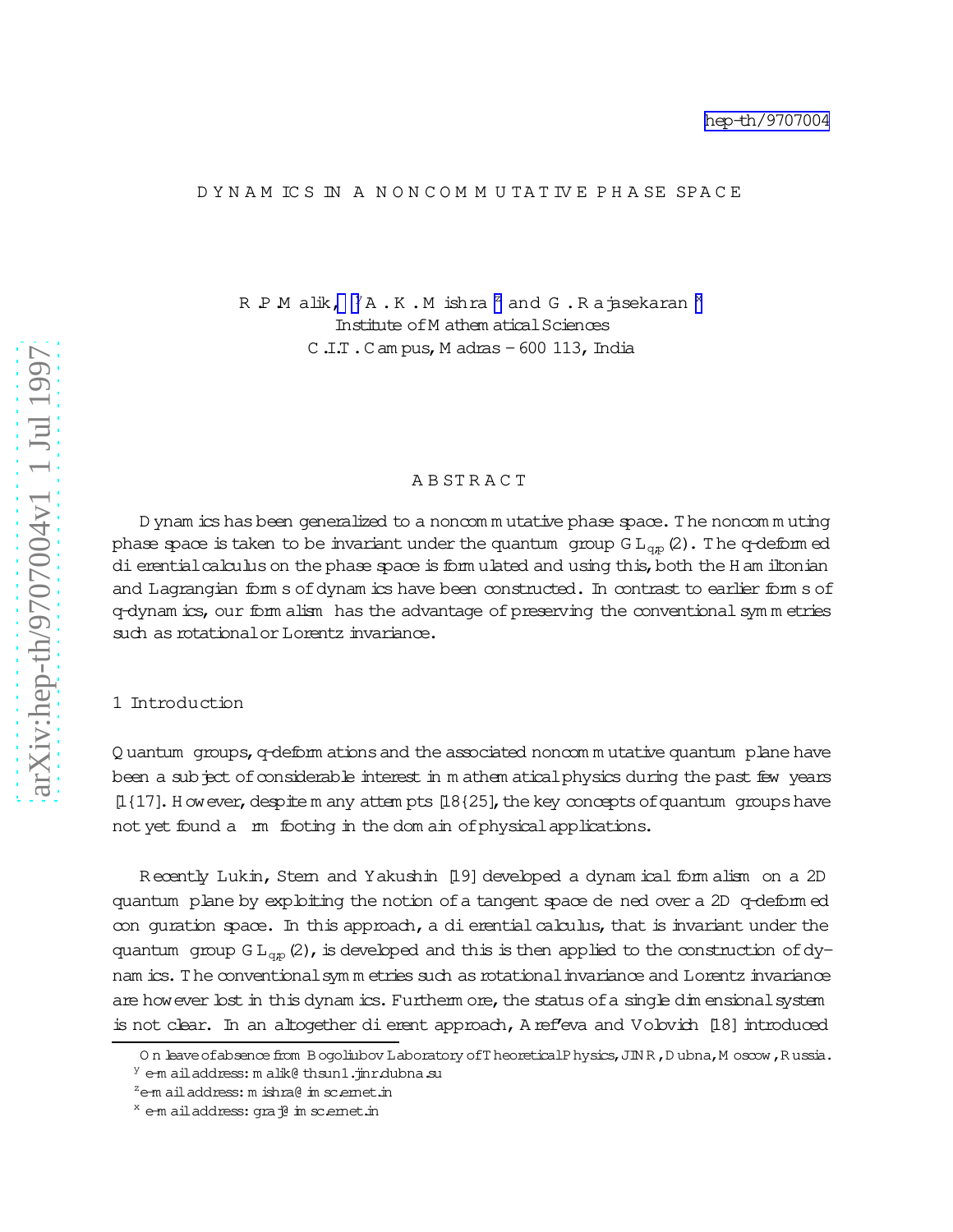the deform ation param eter in the phase space for the description of the free nonrelativistic particle and the harm onic oscillator which was then extended to the multidim ensional case [20]. H owever, a consistent dierential calculus in the phase space was not developed in these works, and as a consequence, som e of their results are of an adhoc nature.

In the present work, we shall take the phase space as a 2D quantum plane based on the quantum group  $GL_{qp}(2)$  and try to construct dynam ics of one-dim ensional as well as m ultidim ensionalsystem s,based on a consistent dierentialcalculus. W e shalladapt the 2D dierential calculus of Lukin etal. for our purpose. We are thus able to complete the program initiated in Refs. [18, 20] by using the m athem atical tools invented by Lukin etal. [19]. The resulting dynam ics, although q-deform ed, preserves conventionalsym m etries such as rotational and Lorentz invariance.

Them aterialofourwork isorganised as follows. In Sec. 2, we develop a G  $L_{qp}(2)$  invariant dierentialcalculus in the 2D phase space ofa one dim ensionalsystem and construct dynam ics on the q-deform ed sym plectic m anifold. W e also furnish exam ples ofdynam ics for a general class of Lagrangians expressed as a polynom ial of second degree in position and velocity. We develop a dierential calculus in the multidim ensional phase space in Sec. 3 and show that the m utual consistency of the G  $L_{qp}(2)$  invariance of the phase space w ith the separate  $GL(N)$  invariance of the con quration and m om entum spaces requires the param eters to satisfy  $pq = 1$ . We then construct the multidim ensional dynam ics and discuss exam ples including a free m assless relativistic particle. Finally, Sec. 4 is devoted to sum m ary and discussion.

2 Single dim ensional system s

#### 2.1 D i erentialcalculus

W e construct here a  $GL_{qp}(2)$ -invariant dierential calculus for a dynam ical system on a 2D cotangent m anifold (i.e., phase space) corresponding to a one-dim ensional con guration m anifold. The phase space variables, the coordinate x and m om entum  $\overline{\phantom{a}}$ , are functions of a com m uting evolution param etert in term sofwhich the trajectory of the physical system is param etrized in the phase space. We introduce a variational derivative which is identied w ith the exterior derivative of the dierential geometry d (i.e.,  $d^2 = \frac{2}{3} = 0$ ). Our starting point is the following set of basic relations am ong  $x;$ ;  $x$  and :

$$
x = q x;
$$
  
\n
$$
x x = pq x x;
$$
  
\n
$$
x = q x + (pq 1) x ;
$$
  
\n
$$
= pq ;
$$
  
\n
$$
x = p x ;
$$
  
\n(2:1)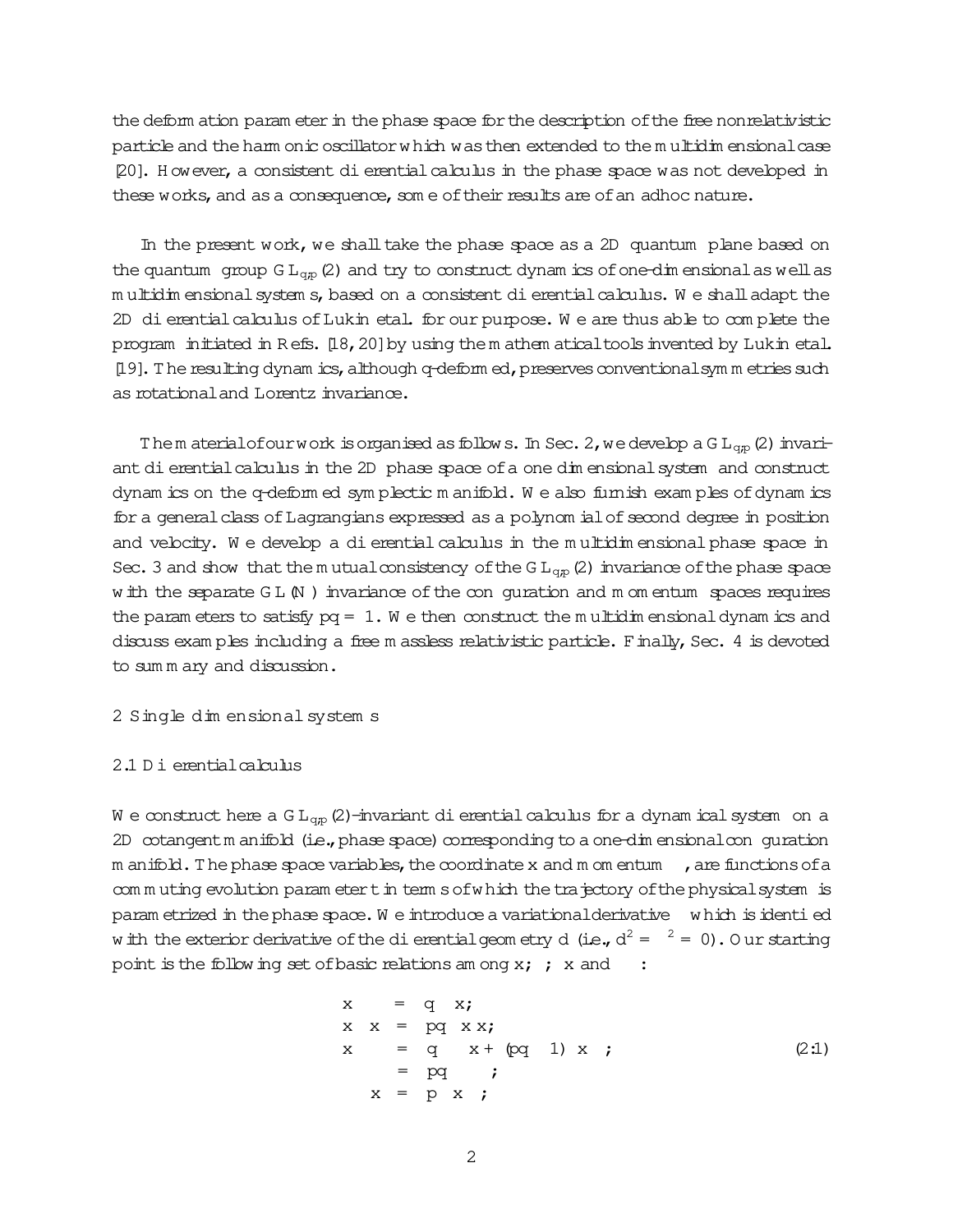where q;p are nonzero c-numbers which m ay be complex.

 $\mathbf{I}$ 

The algebra given by (2.1) is invariant under the following  $GL_{qp}(2)$  transform ation

$$
\begin{array}{cccc}\n & A & B & \cdot & \cdot & \cdot \\
 & A & B & \cdot & \cdot & \cdot & \cdot \\
 & C & D & \cdot & \cdot & \cdot & \cdot & \cdot\n\end{array}
$$
 (2.2)

where the pair (; ) stands for  $(x; )$  or ( $x;$  ) which commutes with the elements A;B;C and D of a 2  $2 \text{ GL}_{qp}(2)$  m atrix obeying the braiding relations in rows and columns as given below

$$
AB = pBA; AC = qCA; BC = (q=p)CB; BD = qDB;
$$
  
\nCD = pDC; AD DA = (p q<sup>1</sup>)BC = (q p<sup>1</sup>)CB; (2:3)

We shall use the denition of the partial derivative

$$
F = x \frac{\partial F}{\partial x} + \frac{\partial F}{\partial y} ; \qquad (2.4)
$$

and the Leibnitz rule [11]

$$
(FG) = (F)G + F (G); \t(2:5)
$$

where  $F$  and  $G$  are polynomial functions of  $x$  and .

We next de ne  $x = \underline{x}$  t and  $y = \underline{y}$  t and get from (2.1), the relations

$$
x \underline{x} = pq \underline{x}x;
$$
  
\n
$$
x = q_x + (pq \ 1) \underline{x} ;
$$
  
\n
$$
= pq_x ;
$$
  
\n
$$
\underline{x} = p \underline{x} ;
$$
  
\n(2.6)

Following Ref. [19], we also postulate

$$
\underline{x} = q \underline{x} \tag{2.7}
$$

A II op-relations with a single variation and single \time" derivative can be derived from  $(2.1)$  and  $(2.6)$  by exploiting Leibnitz rule  $(2.5)$ . These are listed below

$$
\begin{array}{rcl}\n\underline{x} & x & = & x \underline{x} ; \\
- & = & - \\
\underline{x} & = & q \underline{x} ; \\
x & \underline{x} & = & pq \underline{x} x + (pq \ 1) \underline{x} \underline{x} ; \\
- & = & pq \ - + (pq \ 1) \ - \underline{i} \\
x & = & q \ - x + (pq \ 1) \ (\underline{x} + x \ ) ; \\
\underline{x} & = & p \ \underline{x} + (pq \ 1) \ \underline{x} ; \\
-x & = & p \ x - (pq \ 1) \ \underline{x} ;\n\end{array} (2.8)
$$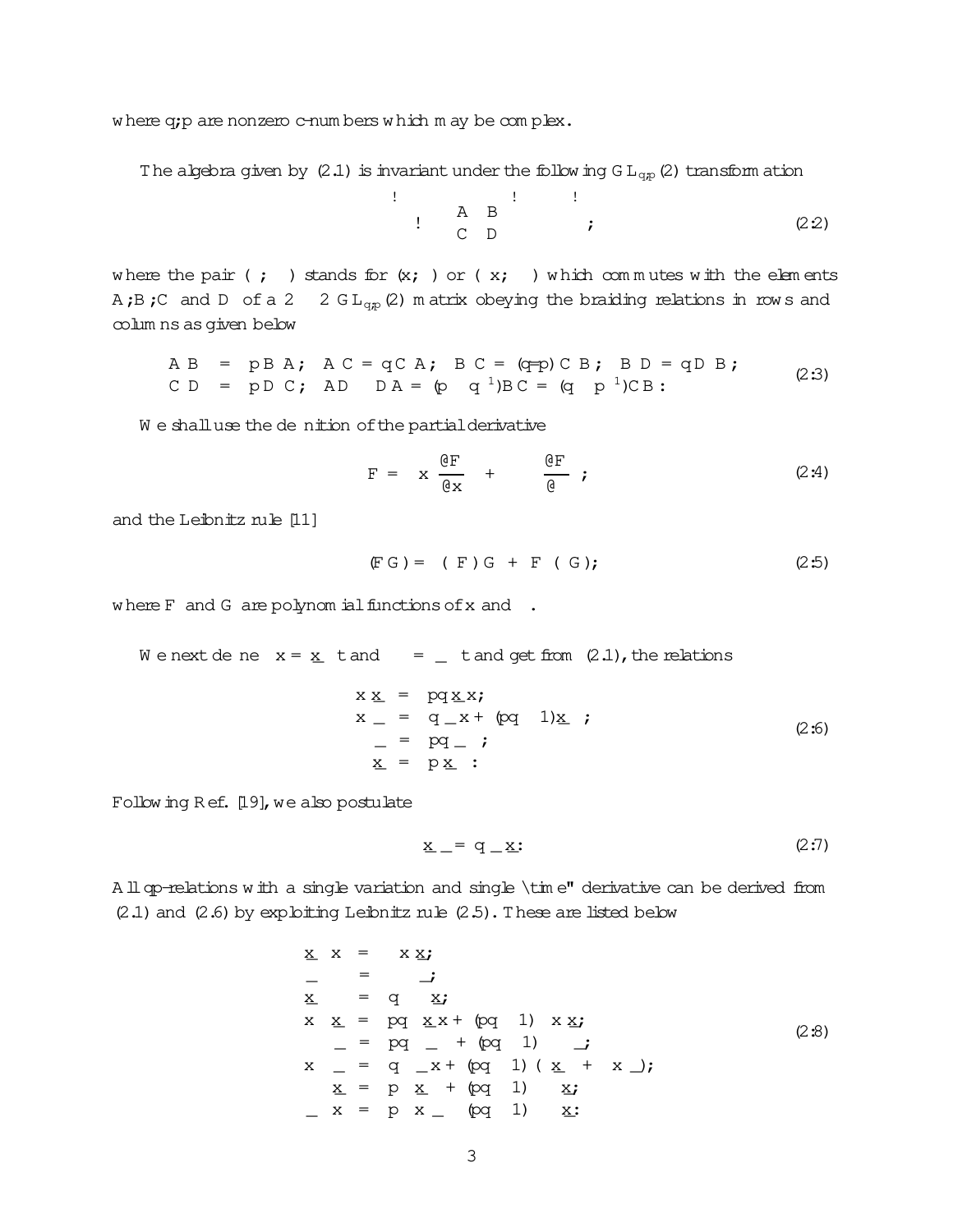The relations involving \time" derivatives and their variations are

$$
\begin{array}{rcl}\n\underline{\mathbf{x}} & \underline{\mathbf{x}} & = & \text{qp} \quad \underline{\mathbf{x}} \underline{\mathbf{x}} \\
- & = & \text{qp} \quad -\underline{\mathbf{j}} \\
\underline{\mathbf{x}} & = & \text{q} \quad -\underline{\mathbf{x}} + \text{ (pq} \quad 1) \quad \underline{\mathbf{x}} \underline{\mathbf{j}} \\
\underline{\mathbf{x}} & = & \text{p} \quad \underline{\mathbf{x}} \underline{\mathbf{j}}.\n\end{array} \tag{2.9}
$$

The follow ing wedge products complete the full algebraic structure of the dierential cal $c$ ulus

$$
x \wedge x = x \wedge x;
$$
  
\n
$$
\wedge = p^{1} \wedge x;
$$
  
\n
$$
\wedge = p^{1} - \wedge x;
$$
  
\n
$$
\wedge x = p^{1} - \wedge x;
$$
  
\n
$$
\wedge x = q^{1} x \wedge ;
$$
  
\n
$$
\wedge y = p^{1} - \wedge x + (pq)^{1} (1 pq) x \wedge ;
$$
  
\n(2:10)

A ll the qp-algebraic relations  $(2.1)$ ,  $(2.6(2.10)$  can be shown to be invariant under the  $GL_{qp}(2)$  transform ations (2.2) if the pair (; ) are taken to be (x; ), (x; ), (x; ) or (x; ). Furtherm ore, it can be checked that when any of these quantities or is com mutated through the above algebraic relations, no new secondary relations em erge. This establishes the associativity conditions which are equivalent to the validity of the Yang-B axter equations.

The construction of the algebraic structure of the qp-deform ed di erential calculus given in  $(2.1)$  and  $(2.6\{2.10\})$  parallels the work of Lukin etal. [19]. W hereas Lukin etal. apply it to the two dimensional con quration space, we apply it to the two dimensional phase space.

### 2.2 D ynam ics

We begin with the action S which is expressed in term sof the H am iltonian function H  $(x; )$ as

$$
S = \begin{bmatrix} R & R \\ R & R \end{bmatrix} \quad \text{and} \quad R = \begin{bmatrix} 1 & 0 \\ 0 & 1 \end{bmatrix}
$$

U sing  $(2.4)$  and  $(2.5)$ , the action principle can be written as

$$
S = 0 = \begin{bmatrix} R & h \\ dt & \underline{x} + \underline{x} & \underline{w} \\ dt & \underline{w} + \underline{w} & \underline{w} \end{bmatrix} \qquad \qquad \begin{aligned} \mathcal{Q}H & \underline{h} \\ \mathcal{Q}H & \underline{w} \\ \mathcal{Q}H & \underline{w} \end{aligned} \qquad (2.12)
$$

The following H am ilton equations of motion em erge

$$
\underline{x} = \frac{1}{pq} \frac{dH}{d}
$$
\n
$$
= \frac{1}{p} \frac{dH}{dx}
$$
\n(2.13)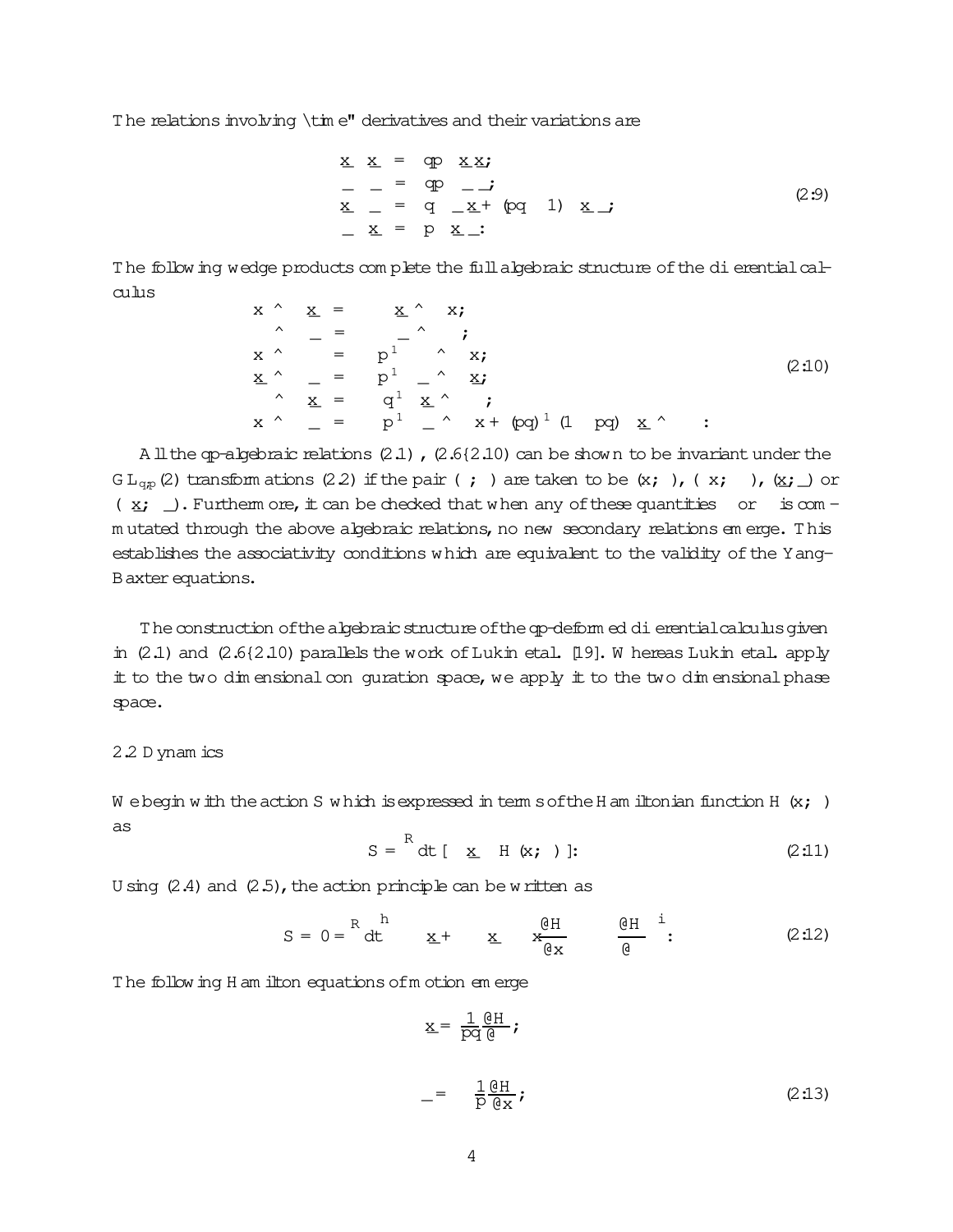when we use

 $x = p$   $x + (pq \t 1)$   $x;$ 

from (2.8) while taking all the variations to the left. If we now de ne the qp-deformed Poisson bracket between two dynam icalvariables  $F(x; )$  and  $G(x; )$  as

$$
\text{fF } \mathbf{G} \mathbf{G} = \frac{1}{\text{d} \rho} \frac{\text{d} \mathbf{G}}{\text{d} \rho} \frac{\text{d} \mathbf{F}}{\text{d} \mathbf{x}} \quad \frac{1}{\rho} \frac{\text{d} \mathbf{G}}{\text{d} \mathbf{x}} \frac{\text{d} \mathbf{F}}{\text{d} \rho} \mathbf{F} \tag{2.14}
$$

the equations of m otion  $(2.13)$  become

$$
\underline{x} = f\dot{x} \cdot H g; \qquad (2:15)
$$

and the basic canonical brackets turn out to be

fx;g = (pq) 1; f;xg = p 1; fx;xg = f;g = 0: (2:16)

It m ay be noted that the above basic brackets rem ain invariant under the  $SL_q(2)$  transform ations de ned by  $(2.2)$  and  $(2.3)$  with  $q = p$  and the corresponding q-determ inant is chosen to be unity, i.e.;

$$
AD \t qB C = D A \t q^1C B = 1:
$$

W e now turn to the Lagrangian dynam ics. We obtain the Lagrangian function L  $(x; x)$ by the Legendre transform ation

$$
L = \underline{x} H(x; )
$$

where, on the r.h.s., the canonicalm om entum ( ) is to be elim inated using

$$
= \frac{1}{p} \frac{\mathcal{Q}L}{\mathcal{Q}L} : \tag{2.17}
$$

R ew riting the action  $S =$ R dtL $(x; x)$  and requiring

$$
S = 0 \quad R \, dt \left( x \frac{\theta L}{\theta x} + x \frac{\theta L}{\theta x} \right); \tag{2.18}
$$

we obtain the Euler-Lagrange equations of motion

$$
\frac{\mathbf{GL}}{\mathbf{G}\mathbf{x}} = \frac{\mathbf{d}}{\mathbf{d}\mathbf{t}} \frac{\mathbf{GL}}{\mathbf{G}\mathbf{x}} \quad ; \tag{2.19}
$$

which is consistent with the H am ilton equations  $(2.13)$  if we take into account the de nition ofm om entum (2.17).

An im portant feature of the q-deform ed dynam ics is the existence of certain restrictions on the form of the Lagrangian. These follow from the qp-com mutation relations:

$$
x = q x; x_{-} = q_{x}; - = pq_{-};
$$
  
 $x = p x; x_{-} = q_{x} + (pq_{1}) x;$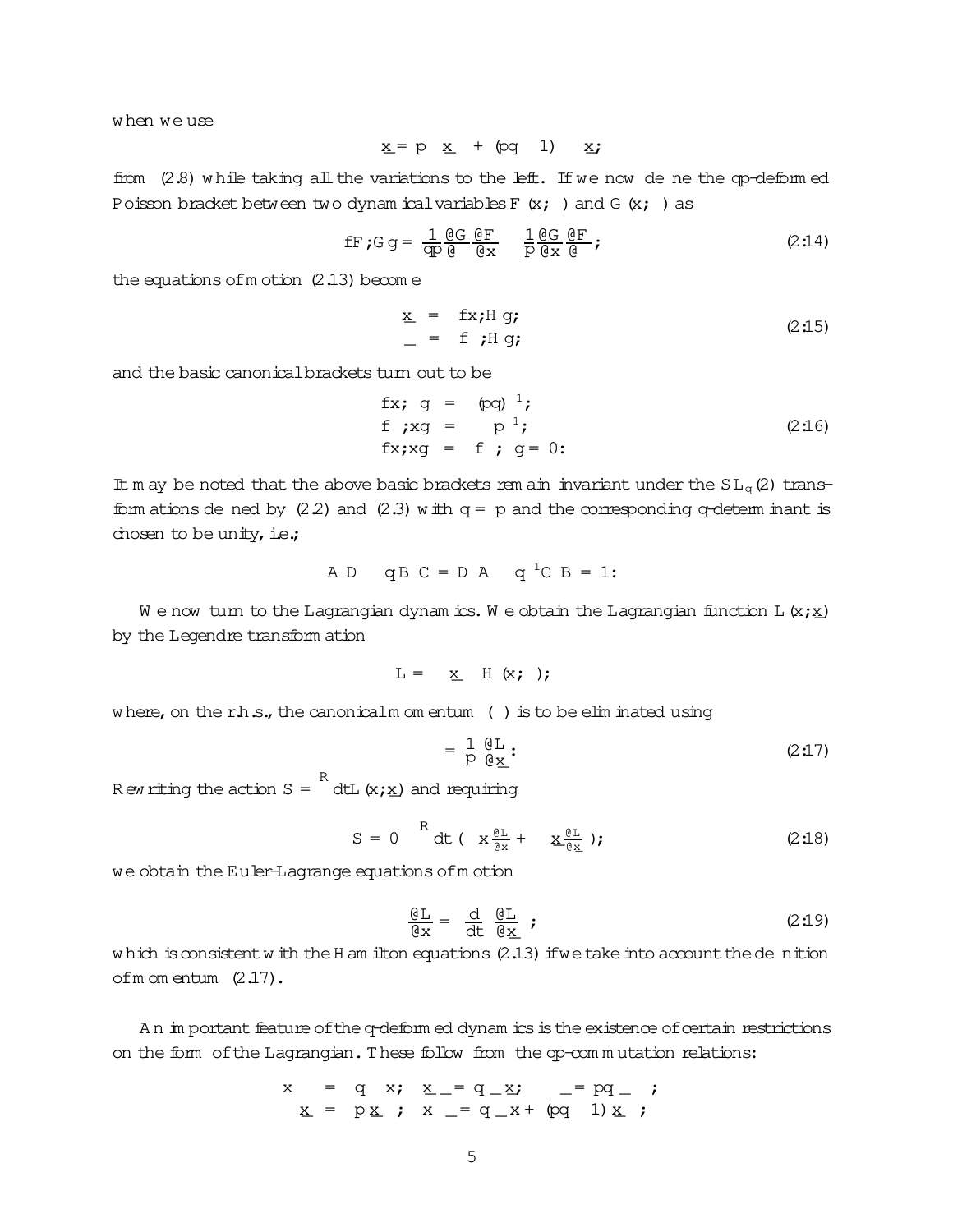and these restrictions are

$$
x \frac{\partial \underline{L}}{\partial x} = q \frac{\partial \underline{L}}{\partial x} x; \qquad x \frac{\partial \underline{L}}{\partial x} = q \frac{\partial \underline{L}}{\partial x} x;
$$
  

$$
\frac{\partial \underline{L}}{\partial x} \frac{\partial \underline{L}}{\partial x} = pq \frac{\partial \underline{L}}{\partial x} \frac{\partial \underline{L}}{\partial x}; \qquad \frac{\partial \underline{L}}{\partial x} = p \times \frac{\partial \underline{L}}{\partial x};
$$
  

$$
\frac{\partial \underline{L}}{\partial x} \frac{\partial \underline{L}}{\partial x} = q \frac{\partial \underline{L}}{\partial x} x; \qquad \frac{\partial \underline{L}}{\partial x} = q \frac{\partial \underline{L}}{\partial x} x;
$$
  
(2.20)

Sim ilar restrictions can be written for the H am iltonian too.

M ore generally we m ay start with the following action de ned on a qp-deformed sym plectic m anifold

$$
S = \stackrel{R}{\text{dt}} \stackrel{h}{\frac{1}{1 + pq}} \stackrel{X}{\underset{M \text{ N}}{N}} \quad \text{M N} \quad Z^M \quad \underline{Z}^N \quad H \quad (z) \quad \stackrel{i}{\text{;}} \tag{2.21}
$$

where  $z^M = (x; )$  for  $M = 1;2$  is an arbitrary phase space coordinate on the symplectic m anifold and  $\parallel_{\rm M~N}$  is a covariant symplectic metric that satis es

$$
X_{MM} N^L = I_{M} = \n_{N} N^L
$$
\n
$$
N^N = \n_{M} N^L, \quad M^N = \n_{N} N^L. \tag{222}
$$

H ere  $M N N N$  is the contravariant m etric and the second condition is the q-antisymm etry property of the covariant sym plectic m etric. The action principle with the above action  $(2.21)$  leads to the H am ilton equations:

$$
\underline{z}^{M} = \sum_{N}^{N} \sum_{\alpha \in \mathbb{Z}^{N}}^{M} f z^{M} ; H g; \qquad (2.23)
$$

where the general qp-Poisson bracket is de ned as [21,26]

$$
\text{fF}; G g = \sum_{M \text{ in } N}^{X} \mathbb{G} \mathbb{G} \mathbb{G} \mathbb{G} \text{ F}; \qquad (2.24)
$$

with  $\Theta_M$  =  $\frac{\theta}{e^{\frac{M}{2}}}.$  A general form of the symplectic metric that satis es (2.22) is

$$
M N N = \begin{pmatrix} 0; & (hq)^{1} \\ h^{1}; & 0 \end{pmatrix};
$$
  
\n
$$
M N N = \begin{pmatrix} 0; & h \\ hq; & 0 \end{pmatrix};
$$
 (2.25)

where h is an arbitrary function of q and p. The dynam ics form ulated in equations  $(2.12)$  {  $(2.16)$  is obtained if we choose h = p.

2.3 Exam ples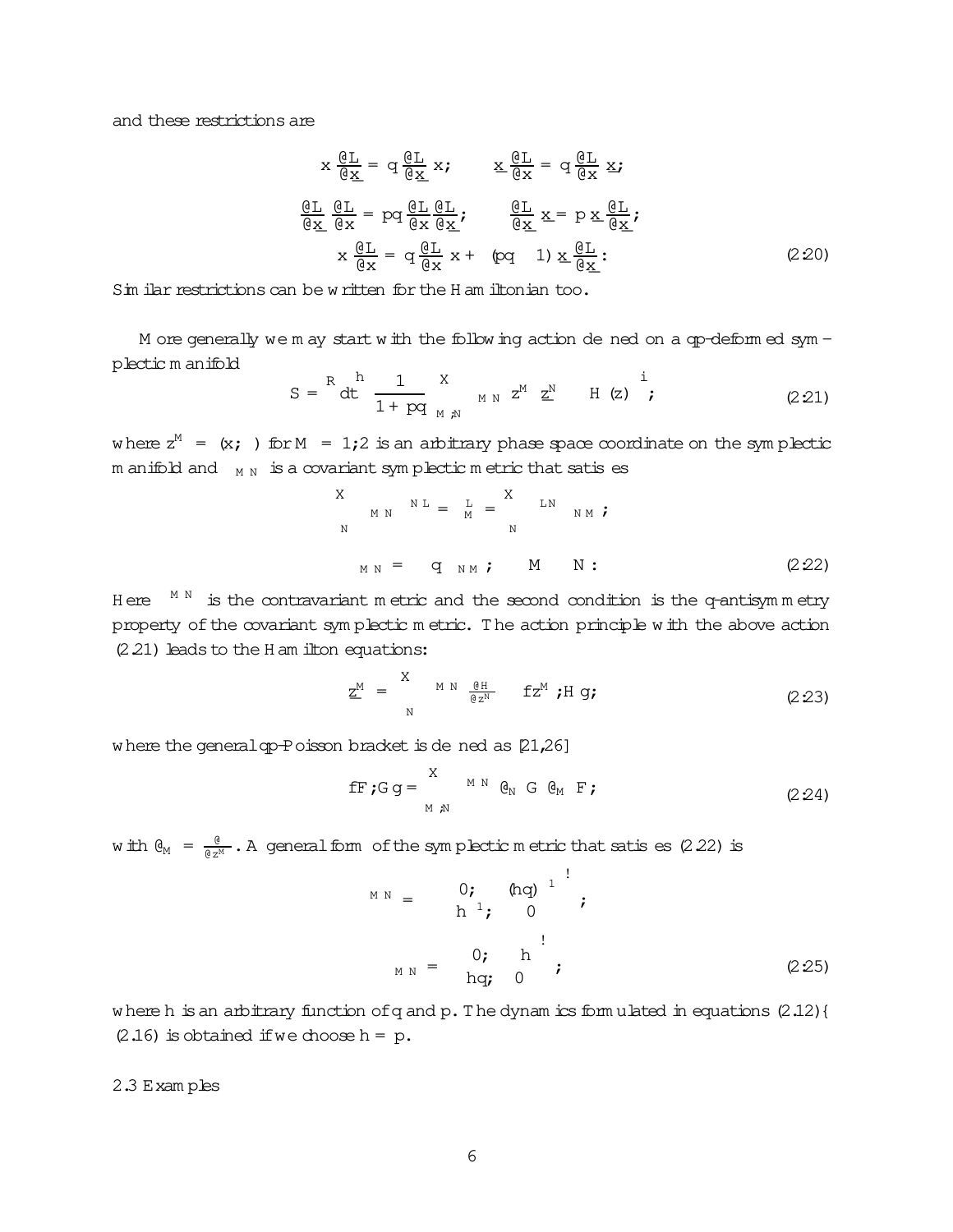We begin with the general form for the Lagrangian as a polynomial of the second degree in velocity  $(x)$  and position  $(x)$ , namely;

$$
L(x; \underline{x}) = \sum_{n,m=0}^{X^2} a_{nm} \underline{x}^n x^m
$$
 (2.26)

where  $a_{nm}$  are the time-independent noncommuting parameters. Since the term s  $a_{00}$ ,  $a_{10}x$ and  $a_{11}$ xx do not appear in the equation of motion, we shall put  $a_{00} = a_{10} = a_{11} = 0$ . The restrictions on the Lagrangian given by (2.20) lead to rather complicated restrictions on  $a_{nm}$ , in general. We rst consider the simple case when  $pq = 1$ . Then, all the restrictions (2.20) are satis ed if we require the following q-commutation relations between  $a_{nm}$  and  $(= x; \underline{x}; x; \underline{x})$ 

$$
a_{nm} = q a_{nm} \qquad (2.27)
$$

and following am ongst  $a_{nm}$ :

$$
a_{01}a_{12} = a_{20}a_{02}; a_{12}a_{21} = q a_{21}a_{12}; a_{01}a_{02} = q a_{02}a_{01}; a_{01}a_{20} = q a_{20}a_{01};
$$
  
\n
$$
a_{01}a_{12} = q^2 a_{12}a_{01}; a_{01}a_{21} = q^2 a_{21}a_{01}; a_{01}a_{22} = q^3 a_{22}a_{01}; a_{02}a_{12} = q a_{12}a_{02};
$$
  
\n
$$
a_{02}a_{21} = q a_{21}a_{02}; a_{20}a_{12} = q a_{12}a_{20}; a_{20}a_{21} = q a_{21}a_{20};
$$
  
\n
$$
a_{20}a_{22} = q^2 a_{22}a_{20}; a_{12}a_{22} = q a_{22}a_{12}; a_{21}a_{22} = q a_{22}a_{21}:
$$
  
\n(2.28)

We now nd the dynam ical equation of motion

$$
(a_{20} + a_{21} x + a_{22} x^2) x + \frac{1}{2} (a_{21} + 2 a_{22} x) x^2 \t a_{02} x \t \frac{1}{2} a_{01} = 0:
$$
 (2.29)

The cononicalm om entum and the H am iltonian H are

$$
= q \left(\frac{e_L}{e_{\mathbf{X}}}\right) \quad 2 \left(a_{20} + a_{21} \mathbf{x} + a_{22} \mathbf{x}^2\right) \mathbf{x} + a_{12} \mathbf{x}^2; \tag{2.30}
$$

$$
H = \frac{1}{4} (a_{12}x^2) (a_{20} + a_{21}x + a_{22}x^2)^{-1} (a_{12}x^2) a_{01}x a_{02}x^2
$$
 (2:31)

The H am ilton equations of m otion are:

$$
- = q \frac{\theta H}{\theta x} = a_{01} + 2a_{02}x + 2a_{12}x + 2a_{22}x^2x + a_{21}x^2;
$$
 (2:32)

$$
\underline{x} = \frac{\underline{\theta}H}{\underline{\theta}} \quad \frac{1}{2} (a_{20} + a_{21} x + a_{22} x^2)^{-1} (a_{12} x^2); \tag{2.33}
$$

and these are consistent with  $(2.29)$ .

For further analysis, we specialise to the class of system s with  $a_{12} = a_{21} = a_{22} = 0$ . The Lagrangian, the H am iltonian, the canonicalm om entum and the equation of m otion are

$$
L = a_{20} \underline{x}^2 + a_{02} x^2 + a_{01} x; \qquad (2.34)
$$

$$
H = \frac{1}{4} \quad a_{20}^{1} \qquad a_{01} \times \quad a_{02} \times^{2}; \qquad (2.35)
$$

$$
= 2 a_{20} x \mathbf{j} \tag{2.36}
$$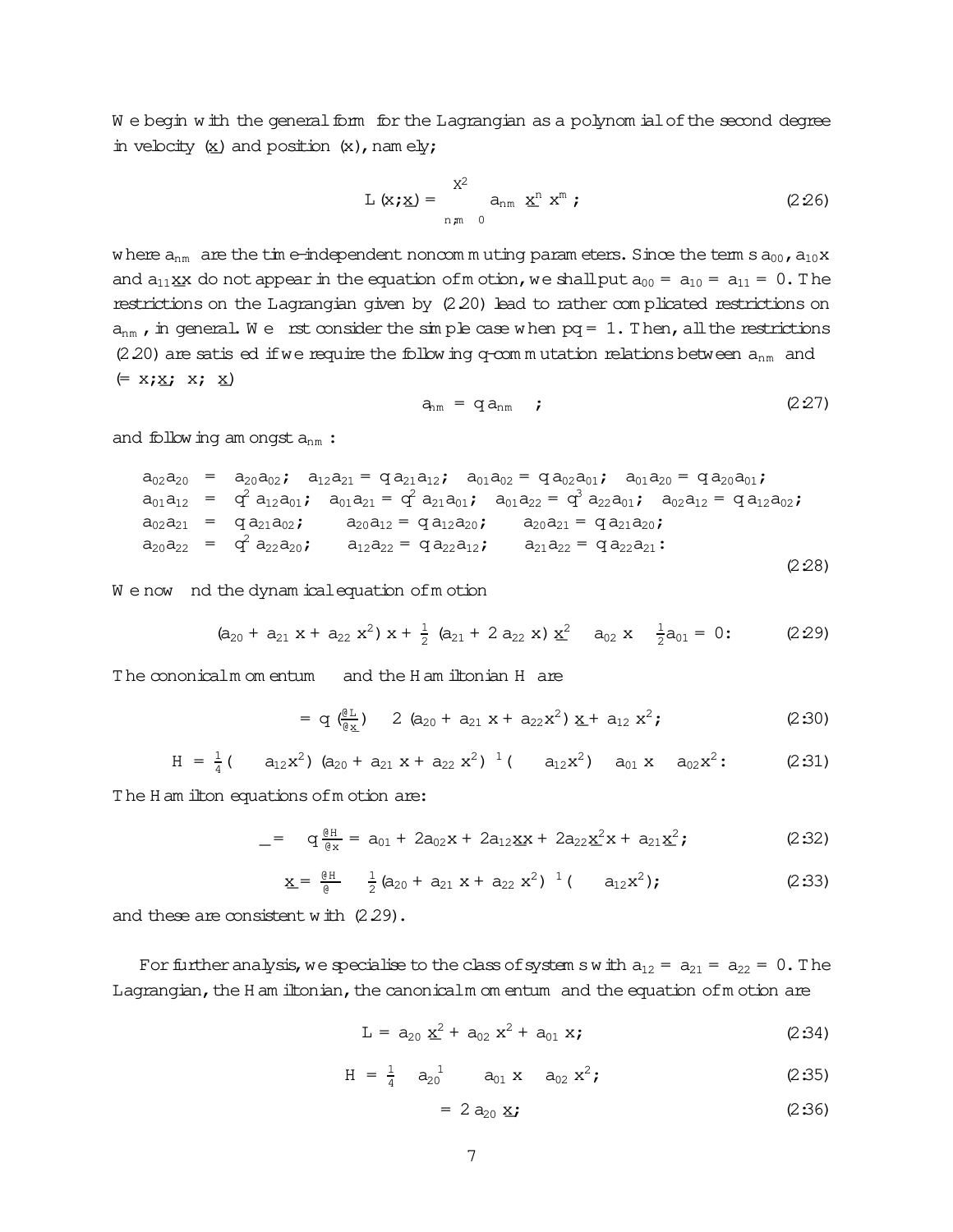$$
x = a_{20}^{1} a_{02} x + \frac{1}{2} a_{20}^{1} a_{01} \t!^{2} x + C;
$$
 (2.37)

where

$$
l^2 = a_{20}^1 a_{02} \tag{2.38}
$$

$$
C = \frac{1}{2} a_{20}^{1} a_{01}:
$$
 (2:39)

The solution is

$$
x(t) = e^{t} A + e^{t} B
$$
  $l^2 C$ ; (2.40)

where A and B are constants which may be noncommuting in general and they can be determ ined in term  $s$  of  $x(0)$  and  $x(0)$ :

$$
A = \frac{1}{2}^{h} x (0) + !^{-2} C + !^{-1} \underline{x} (0) \stackrel{i}{\cdot}
$$
 (2.41)

$$
B = \frac{1}{2}^{h} x (0) + !^{-2} C \t!^{-1} \underline{x} (0) \t! :
$$
 (2.42)

Note that (2.38) de nes only  $!^2$ , but we assume that ! and !  $\frac{1}{4}$  also exist. The basic q-com mutation relation from  $(2.6)$  at t= 0 is

$$
x(0) \underline{x}(0) = \underline{x}(0) x(0); \qquad (2.43)
$$

U sing  $(2.43)$ ,  $(2.27)$  and  $(2.28)$ , we nd

$$
AB = B A; B C = C B; C A = A C; (2.44)
$$

$$
! A = A !; I B = B !; I C = C !;
$$
 (2.45)

$$
\therefore
$$
 x (0) = x (0)  $\therefore$   $\therefore$   $\underline{x}(0) = \underline{x}(0) \therefore$  (2.46)

Further, it can be veri ed that all the q-commutation relations among x;  $\frac{1}{2}$  and \_ are satis ed for all values of t. Thus, we have a completely consistent dynamics in a noncommutative phase space, for the system dened by either  $(2.34)$  or  $(2.35)$ . However, this consistency has been obtained at a price; all the constants A; B; C and ! that determ ine the solution  $x(t)$  in  $(2.40)$ , commute with each other.

Let us again consider the Lagrangian of  $(2.34)$  and ask whether a m ore general dynamics w ith pq  $6$  1 can be constructed from it. We nd that the restrictions (2.20) can be satis ed for pq  $\epsilon$  1 if we take the q-commutation relations of  $a_{nm}$  with  $(= x; \underline{x}; x; \underline{x})$ :

$$
a_{01} = qa_{01} \t a_{22} = pq^2 a_{02} \t a_{02} = pq^2 a_{03} \t (2.47)
$$

and  $q$ -com mutation relations am ong  $a_{nm}$ 

$$
a_{20} a_{01} = p a_{01} a_{20}; \qquad a_{20} a_{02} = a_{02} a_{20}; \qquad (2.48)
$$

but, we also require

$$
(pq \t 1) (a_{02} x^2 p q_{20} x^2) = 0;
$$
 (2.49)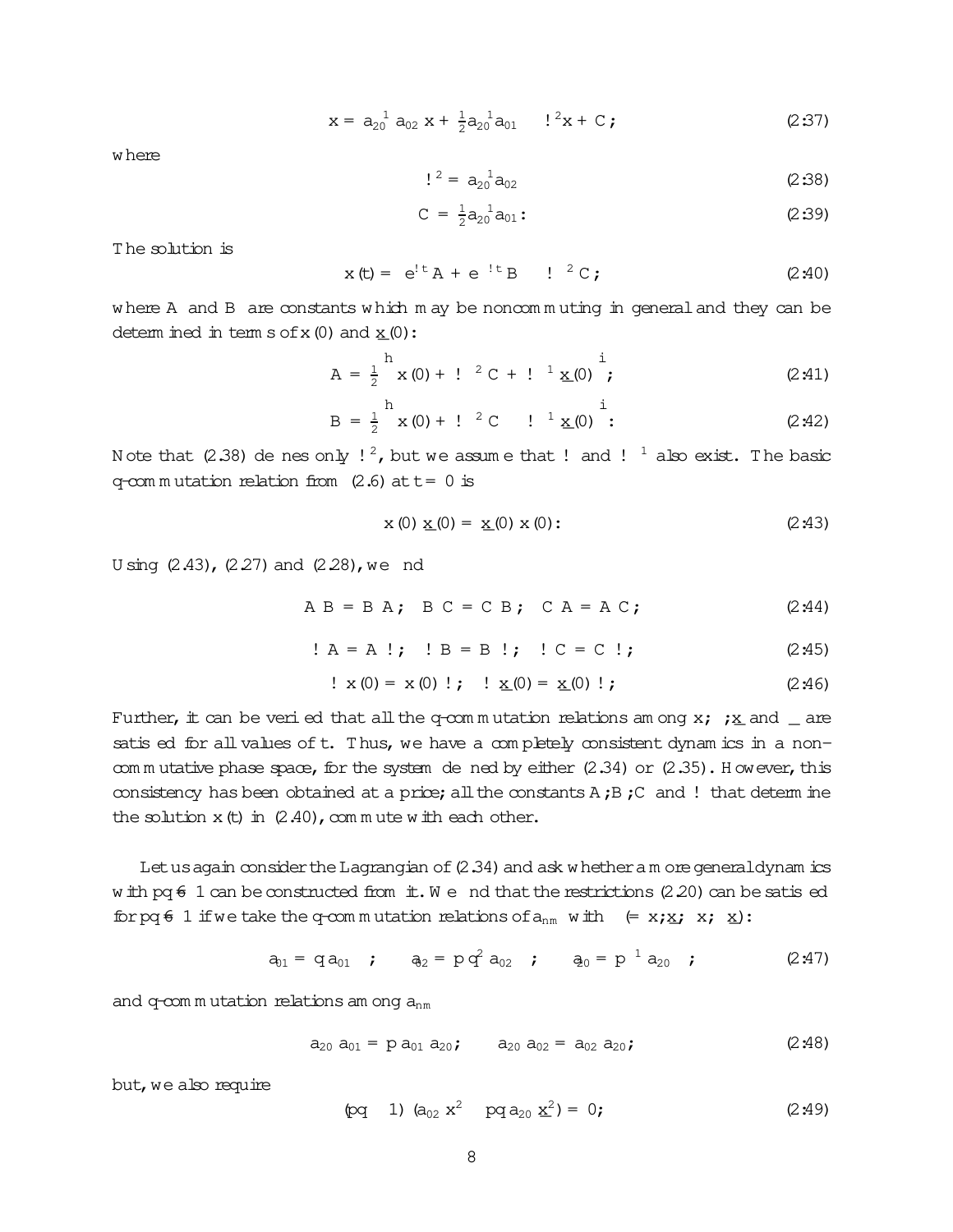$$
x = q_x + (pq_1)x
$$
 :

As a consequence of the restriction (2.49), dynam ics for pq  $6\sqrt{1}$  does not evolve in the two-dim ensional phase space, but appears to degenerate into a restricted one-dim ensional region de ned by  $(2.49)$ .

Further study of the time evolution of the system con mm s the above conclusion. The equation of motion

$$
x = \frac{1}{p^2 q^2} a_{20}^{1} a_{02} x + \frac{1}{pq(1+pq)} a_{20}^{1} a_{01}; \qquad (2.50)
$$

has the solution:

$$
x(t) = e^{t} A + e^{t} B
$$
  $l^2 C;$  (2.51)

w here

$$
!^2 = \text{(pq)}^2 a_{20}^{-1} a_{02}; \qquad (2.52)
$$

$$
C = (pq)^{-1} (1 + pq)^{-1} a_{20}^{-1} a_{01}; \qquad (2:53)
$$

and A and B can be again written as:

$$
A = \frac{1}{2}^{h} x (0) + 1^{2} C + 1^{1} \underline{x} (0) \stackrel{i}{\cdot}
$$
 (2:54)

$$
B = \frac{1}{2} x (0) + 1^2 C \t 1^1 \underline{x} (0)^{\frac{1}{2}}.
$$
 (2.55)

To satisfy (2.49) at  $t = 0$ , we put  $C = 0$  and so we drop the  $a_{01}$  term in the Lagrangian but, in addition, we require either  $B = 0$  or  $A = 0$ . As a consequence, we have

$$
\underline{x}(0) = \underline{x}(0); \qquad (2.56)
$$

The corresponding solutions are therefore either

$$
x(t) = e^{t} A \quad \text{with} \quad A \cdot t = pq \cdot A \tag{2.57}
$$

or,

$$
x(t) = e^{-t}B \quad \text{with} \quad B := pq:B:
$$
 (2:58)

One can verify that either of these solutions satis es all the consistency conditions including the restriction (2.49)  $(a_{02}x^2 = pq a_{20}x^2)$  for all t. Because of (2.56), these solutions do not allow arbitrary and independent initial values for  $x(0)$  and  $x(0)$ . In other words, the phase space point at  $t = 0$  in the two-dim ensional phase space must be chosen to lie in the restricted \one dimensional phase space" and the subsequent dynam ics evolves within this one-dim ensional space. Note that in contrast to the case of  $pq = 1$ , the two constants! and A (or B) on which x (t) depends, do not commute with each-other, still there exists a consistent time evolution, albeit a restricted one.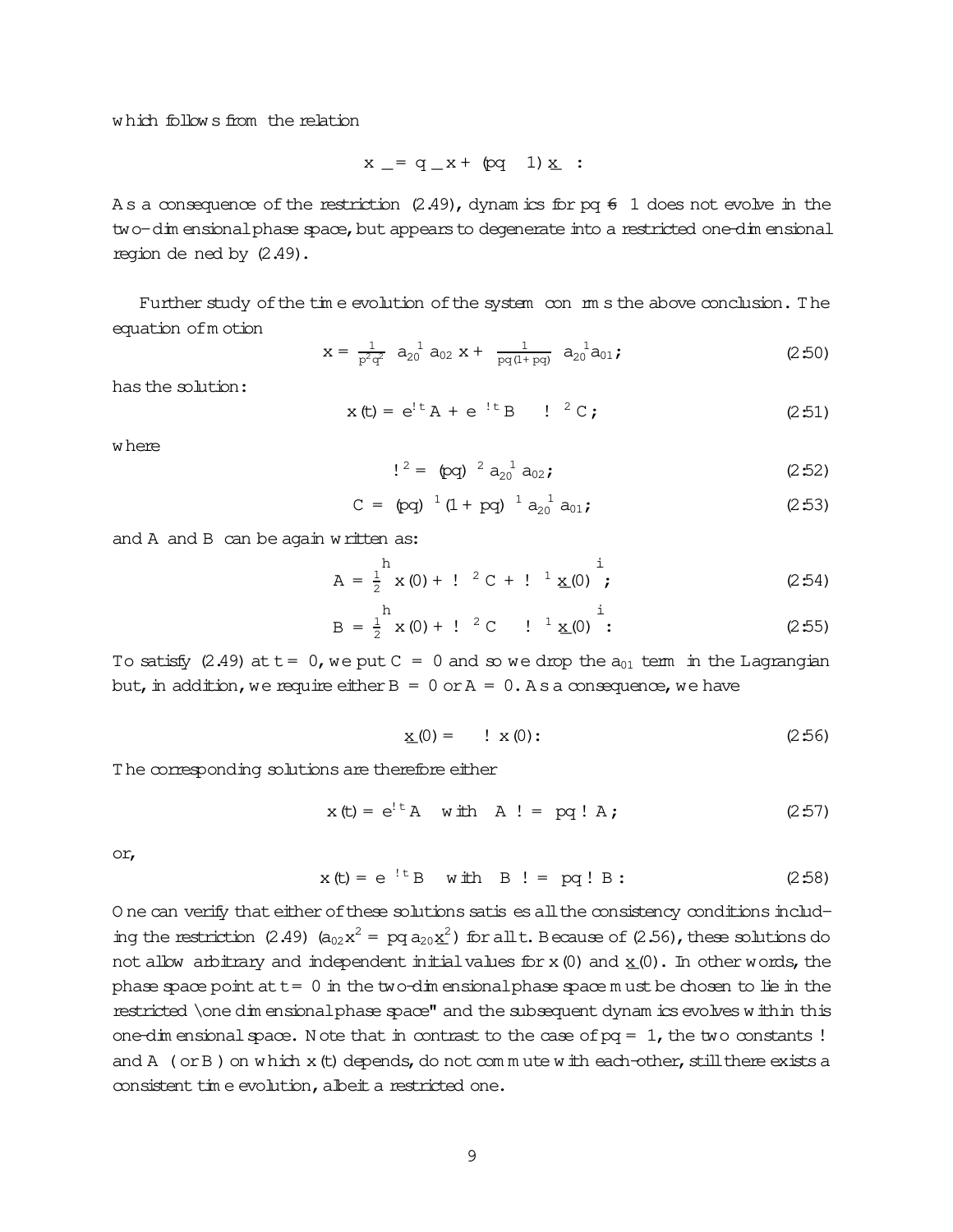Before we close this subsection, we rem ark that the examples discussed here, not only generalize the \q-deform ed free particle and harm onic oscillator system s" studied in Refs. [20] and [18], but also incorporate them in a well-de ned fram ework of q-deform ed di erential calculus. Thus, our form alism provides a sound basis for the heuristic results derived earlier in the literature.

#### 3 M ultidim ensional system s

# 3.1 D i erential calculus

We begin with an N dimensional con quration space which is undeformed (i.e.,  $x_i x_i =$  $x_i$ ,  $x_i$ ;  $i, j = 1,2,3$ ; ............... In the corresponding 2N dimensional momentum phase space (cotangent m anifold), we introduce the q-deform ation in such a way as to preserve the  $GL$   $\mathbb N$  ) invariance in the conguration as well as the m om entum space separately. We take for all i and j

$$
x_i x_j = x_j x_i; \qquad i \quad j = j \quad i \quad x_i \quad j = q \quad j x_i; \tag{3.1}
$$

where  $\frac{1}{1}$  are the conjugatem om enta corresponding to the coordinates  $x_i$  of the conguration space and q is a nonzero c-num ber. The above set of relations are invariant under the G L  $\mathbb N$ ) transform ations

$$
x_1^0 = a_{ij} x_j; \t 0 = a_{ij} j;
$$
 (32)

where  $a_{ij}$  are the commuting c-number elements of a N  $\;$  N nonsingular matrix of the undeform ed general linear group of transform ations  $GL(N)$ . If we now apply the quantum group transform ations

$$
x_i : A x_i + B \t i
$$
  
\n
$$
i : C x_i + D \t i
$$
 (33)

where A;B;C;D are the elements of a 2  $2 \text{ G L}_{qp}(2)$  m atrix obeying the relations given in  $(2.3)$ , the q-algebraic relations  $(3.1)$  rem ain form invariant only if pq = 1. Here the commutativity of the group elements with the dynam ical variables is assumed and the transform ations (3.3) are applied between pairs of conjugate variables:  $(x_1; 1); (x_2; 2)$  ...: $(x_N; 1_N)$ . Under the restriction  $pq = 1$ , the relations (2.3) reduce to a simpler form :

$$
AB = q1BA; AC = qCA; BC = q2CB;
$$
  
CD = q<sup>1</sup>DC; AD = DA; BD = qDB: (3:4)

We now develop the dierential calculus that is invariant under  $(3.2)$  and  $(3.3)$ . The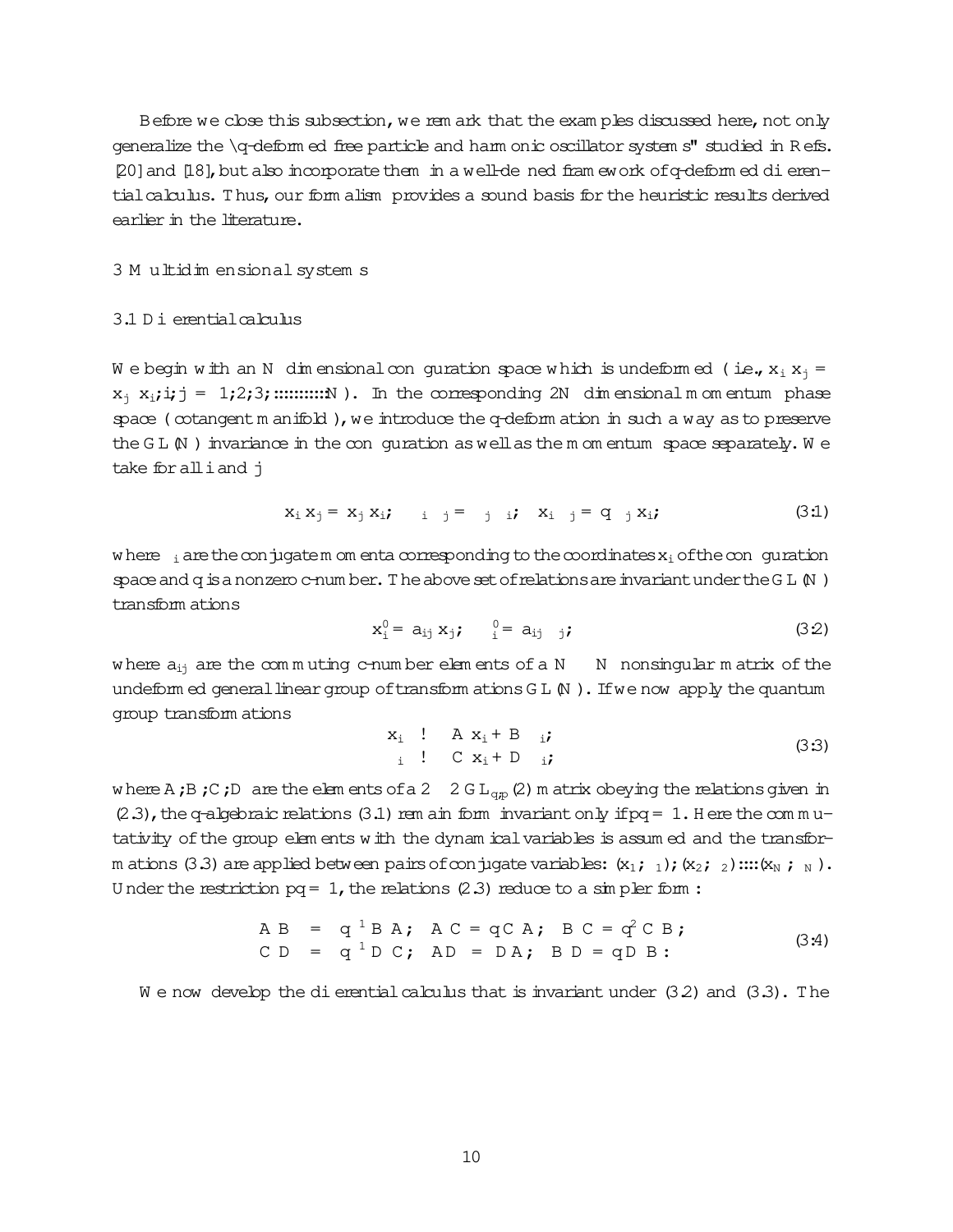dierential calculus is based on the following relations in addition to  $(3.1)$ :

 $x_i \underline{x}_j$  =  $\underline{x}_j x_i; i \underline{j} = \underline{j} \underline{i}; X_{i \underline{j}} = q \underline{j} x_i; i \underline{x}_j = q^{\underline{1}} \underline{x}_j; i$  $x_i$   $x_j$  =  $x_j$   $x_i$ ;  $i$   $j$  = j i;  $x_i$   $j$  = q j  $x_i$ ;  $i$   $x_j$  = q<sup>1</sup>  $x_j$  i;  $x_i$   $x_j$  =  $x_j$   $x_{i}$ ;  $\frac{1}{i}$   $\frac{1}{j}$  =  $\frac{1}{j}$   $\frac{1}{k}$ ;  $x_i$   $x_{i}$  =  $x_{i}$   $x_{i}$ ;  $i \neq i$  i;  $x_i$  j = q j  $x_i$ ; i  $x_j$  = q  $^1$   $x_j$  i;  $x_i$  i = q i  $x_i$ ; i  $x_j$  = q  $^1$   $x_j$  i;  $\underline{x}_i \; \underline{x}_j \quad = \quad \underline{x}_j \; \underline{x}_i; \quad \underline{\ } \; \underline{\ } \; \underline{\ } \; \underline{\ } \; \underline{\ } \; \underline{\ } \; \underline{\ } \; \underline{\ } \; \underline{\ } \; \underline{\ } \; \underline{\ } \; \underline{\ } \; \underline{\ } \; \underline{\ } \; \underline{\ } \; \underline{\ } \; \underline{\ } \; \underline{\ } \; \underline{\ } \; \underline{\ } \; \underline{\ } \; \underline{\ } \; \underline{\ } \; \underline{\ } \; \underline{\ } \; \underline{\ } \; \underline{\ } \; \underline{\ } \; \underline{\ } \; \underline{\ } \; \underline{\ } \; \$  $x_i \rightarrow$  =  $q \rightarrow x_i$ ;  $\rightarrow x_j = q^1 x_j \rightarrow x_i$ ;  $x_i \rightarrow$  =  $q \rightarrow x_i$ ;  $\rightarrow x_j = q^1 x_j \rightarrow$  $(3:5)$ 

The following wedge products complete the whole algebra:

$$
x_{1} \wedge x_{j} = x_{j} \wedge x_{i} \qquad i \wedge j = j \wedge ii
$$
\n
$$
x_{1} \wedge x_{j} = x_{j} \wedge x_{i} \qquad i \wedge j = j \wedge ii
$$
\n
$$
x_{1} \wedge x_{j} = x_{j} \wedge x_{i} \qquad i \wedge j = j \wedge ii
$$
\n
$$
x_{1} \wedge x_{j} = x_{j} \wedge x_{i} \qquad i \wedge j = j \wedge ii
$$
\n
$$
x_{1} \wedge j = j \wedge x_{i} \qquad j = q \qquad j \wedge x_{i}
$$
\n
$$
x_{1} \wedge j = q \qquad j \wedge x_{i} \qquad j = q \qquad j \wedge x_{i}
$$
\n
$$
x_{1} \wedge j = q \qquad j \wedge x_{i}
$$
\n
$$
x_{1} \wedge j = q \qquad j \wedge x_{i}
$$
\n
$$
x_{1} \wedge j = q \qquad j \wedge x_{i}
$$
\n
$$
x_{1} \wedge j = q \qquad j \wedge x_{i}
$$
\n
$$
x_{1} \wedge j = q \qquad j \wedge x_{i}
$$
\n
$$
x_{1} \wedge j = q \qquad j \wedge x_{i}
$$
\n
$$
x_{1} \wedge j = q \qquad j \wedge x_{i}
$$
\n
$$
x_{1} \wedge j = q \qquad j \wedge x_{i}
$$
\n
$$
x_{1} \wedge j = q \qquad j \wedge x_{i}
$$
\n
$$
x_{1} \wedge j = q \qquad j \wedge x_{i}
$$
\n
$$
x_{1} \wedge j = q \qquad j \wedge x_{i}
$$
\n
$$
x_{1} \wedge j = q \qquad j \wedge x_{i}
$$
\n
$$
x_{1} \wedge j = q \qquad j \wedge x_{i}
$$
\n
$$
x_{1} \wedge j = q \qquad j \wedge x_{i}
$$
\n
$$
x_{1} \wedge j = q \qquad j \wedge x_{i}
$$
\n
$$
x_{1} \wedge j = q \qquad j \wedge x_{i}
$$
\n
$$
x
$$

A ll the relations in (3.5) and (3.6) are invariant under the G L<sub>qiq</sub> 1 transform ations (3.3) applied on the canonical pairs  $(x_i; i_i); (x_i; i_i); (x_i; i_i)$  or ( $x_i; i_i$ ) for each i and are also invariant under the G L(N) transform ations de ned by  $(3.2)$  together with the following:

$$
x_1^0 = a_{ij} x_j; \t i = a_{ij} a_{ij} x_i^0 = a_{ij} x_j; \n x_1^0 = a_{ij} x_j; \t i = a_{ij} a_{ij} x_j; \n x_1^0 = a_{ij} x_j; \t (3:7)
$$

The above dierential calculus has been constructed in such a way as to preserve the separate  $GL(N)$  invariance of the conguration space and the m om entum space. As a consequence, we will be able to construct dynam ics in which rotational or Lorentz invariance could be preserved.

#### 3.2 D ynam ics

O nce again we start with the action

$$
S = \begin{bmatrix} R & h X \\ dt & \mathrm{i} X_i & H (x_i; t_i) \end{bmatrix}.
$$
 (3.8)

U sing the m ultidim ensional generalizations of  $(2.4)$  and  $(2.5)$ , the action principle

$$
S = 0 = \begin{bmatrix} R & h X \\ dt & \end{bmatrix} \quad (i X_i + i X_i - X_i) \frac{\theta H}{\theta X_i} \quad (3.9)
$$

leads to the following H am ilton equations of motion

$$
\underline{x}_i = \frac{\mathbf{\Theta} H}{\mathbf{\Theta}_{i}};
$$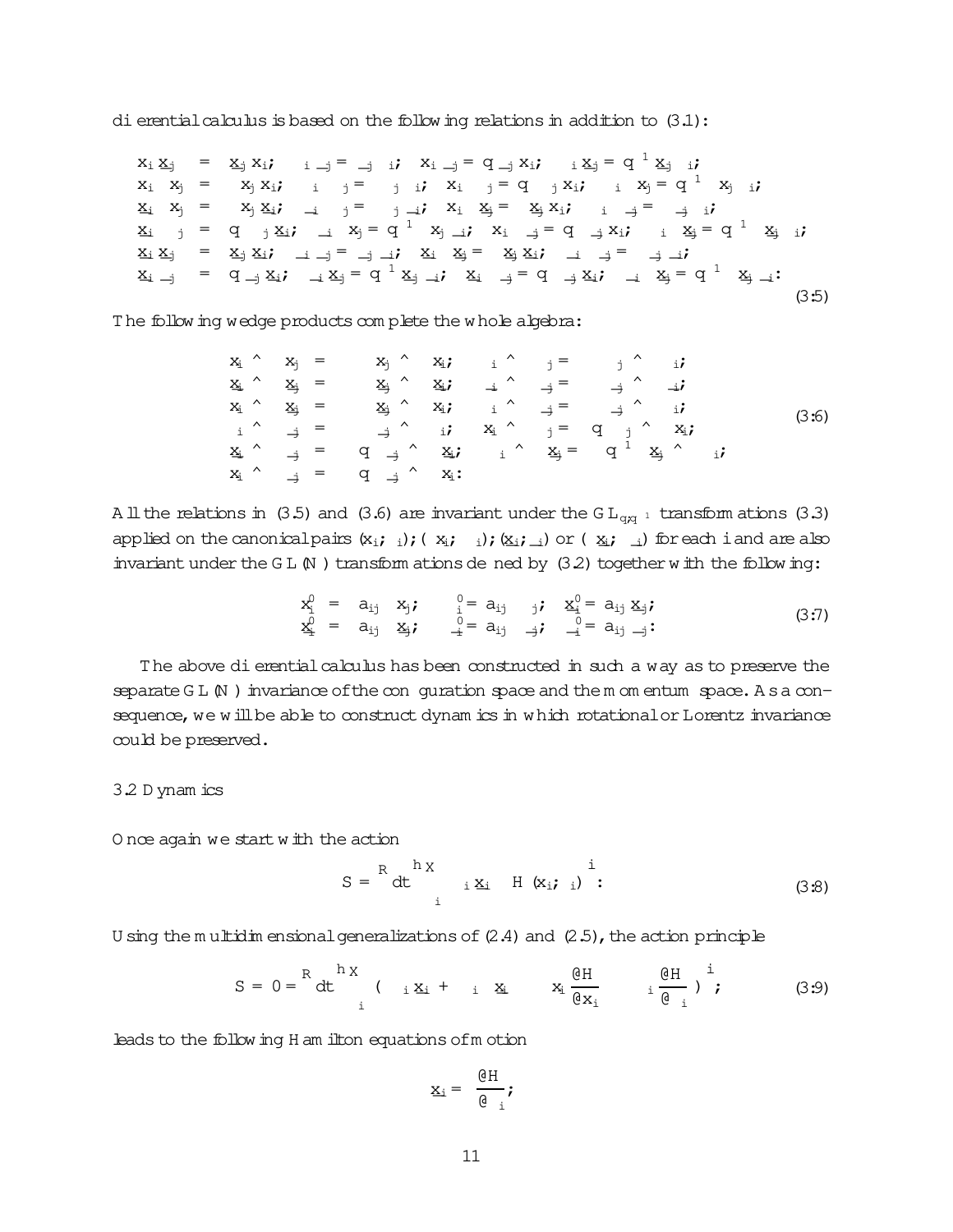$$
\begin{array}{rcl} \n\vdots & = & q \frac{\mathcal{Q}H}{\mathcal{Q}x_1} \n\end{array} \n\tag{3.10}
$$

if we exploit the q-algebraic relation

$$
i \times_i = q^1 \times_{i} i
$$

from  $(3.5)$ . The Lagrangian function L  $(x_i; x_i)$  can be de ned as

$$
L (x_i; \underline{x}_i) = \begin{cases} x & \text{if } (x_i; i); \\ i & \text{if } (3:11) \end{cases}
$$

where  $_i$  m ust be expressed in term s of  $x_i$  and  $x_i$  through

$$
i = q \frac{\mathfrak{G}L}{\mathfrak{g}_{X_i}} : \tag{3.12}
$$

The general form of the qp-Poisson bracket for the dynam ical variables F  $(x_i; i)$  and G  $(x_i; i)$  is

$$
\text{fF } \mathbf{G} \mathbf{g} = \begin{cases} \n\frac{\partial \mathbf{G}}{\partial x_1} & \text{if } \mathbf{G} \mathbf{g} = \mathbf{G} \text{ if } \mathbf{G} \mathbf{g} = \mathbf{G} \mathbf{g} \\ \n\frac{\partial \mathbf{G}}{\partial x_1} & \text{if } \mathbf{G} \mathbf{g} = \mathbf{G} \text{ if } \mathbf{G} \mathbf{g} = \mathbf{G} \text{ if } \mathbf{G} \mathbf{g} = \mathbf{G} \text{ if } \mathbf{G} \mathbf{g} = \mathbf{G} \text{ if } \mathbf{G} \mathbf{g} = \mathbf{G} \text{ if } \mathbf{G} \mathbf{g} = \mathbf{G} \text{ if } \mathbf{G} \mathbf{g} = \mathbf{G} \text{ if } \mathbf{G} \mathbf{g} = \mathbf{G} \text{ if } \mathbf{G} \mathbf{g} = \mathbf{G} \text{ if } \mathbf{G} \mathbf{g} = \mathbf{G} \text{ if } \mathbf{G} \mathbf{g} = \mathbf{G} \text{ if } \mathbf{G} \mathbf{g} = \mathbf{G} \text{ if } \mathbf{G} \mathbf{g} = \mathbf{G} \text{ if } \mathbf{G} \mathbf{g} = \mathbf{G} \text{ if } \mathbf{G} \mathbf{g} = \mathbf{G} \text{ if } \mathbf{G} \mathbf{g} = \mathbf{G} \text{ if } \mathbf{G} \mathbf{g} = \mathbf{G} \text{ if } \mathbf{G} \mathbf{g} = \mathbf{G} \text{ if } \mathbf{G} \mathbf{g} = \mathbf{G} \text{ if } \mathbf{G} \mathbf{g} = \mathbf{G} \text{ if } \mathbf{G} \mathbf{g} = \mathbf{G} \text{ if } \mathbf{G} \mathbf{g} = \mathbf{G} \text{ if } \mathbf{G} \mathbf{g} = \mathbf{G} \text{ if } \mathbf{G} \mathbf{g} = \mathbf{G} \text{ if } \mathbf{G} \mathbf{g} = \mathbf{G} \text{ if } \mathbf{G} \mathbf{g} = \mathbf{G} \text{ if } \mathbf{G} \mathbf{
$$

and  $(3.10)$  can be rew ritten as

$$
\underline{x}_i = f x_i; H g; \qquad (3:14)
$$

The brackets between canonical pairs are:

$$
fx_i; jg = ij;
$$
  
\n
$$
f_i; x_jg = q_{ij};
$$
  
\n
$$
fx_i; x_jg = f_i; jg = 0;
$$
  
\n(3:15)

The rest of the discussion proceeds on sim ilar lines as discussed in Sec. 2 for the onedim ensional case. The following six relations from (3.5)

$$
\begin{array}{rcl}\ni & j & = & j & \text{if} & X_i & j = q & j X_i; \\
i & \text{if} & = & \text{if} & i X_j = q^1 X_j & i; \\
X_i & \text{if} & = & q \text{if} & X_i & X_i = q^2 \text{if} \\
\end{array}
$$

lead to the restrictions on the Lagrangian:

$$
\frac{\underline{\theta L}}{\underline{\theta x_i}} \frac{\underline{\theta L}}{\underline{\theta x_j}} = \frac{\underline{\theta L}}{\underline{\theta x_j}} \frac{\underline{\theta L}}{\underline{\theta x_i}} \quad x_i \frac{\underline{\theta L}}{\underline{\theta x_j}} = q \frac{\underline{\theta L}}{\underline{\theta x_j}} x_i;
$$
\n
$$
\frac{\underline{\theta L}}{\underline{\theta x_i}} \frac{\underline{\theta L}}{\underline{\theta x_j}} = \frac{\underline{\theta L}}{\underline{\theta x_j}} \frac{\underline{\theta L}}{\underline{\theta x_i}}; \quad \frac{\underline{\theta L}}{\underline{\theta x_i}} x_j = q^1 x_j \frac{\underline{\theta L}}{\underline{\theta x_i}};
$$
\n
$$
x_i \frac{\underline{\theta L}}{\underline{\theta x_j}} = q \frac{\underline{\theta L}}{\underline{\theta x_j}} x_i; \quad x_i \frac{\underline{\theta L}}{\underline{\theta x_j}} = q \frac{\underline{\theta L}}{\underline{\theta x_j}} x_i.
$$
\n(3.16)

The above dynam ics can be reexpressed in term s of the q-deform ed sym plectic m anifold in the multidim ensional phase space. This is dened through the symplectic metric

$$
{}^{\text{M N}} = \begin{array}{c} 0; & 1 \\ 0; & 0 \end{array};
$$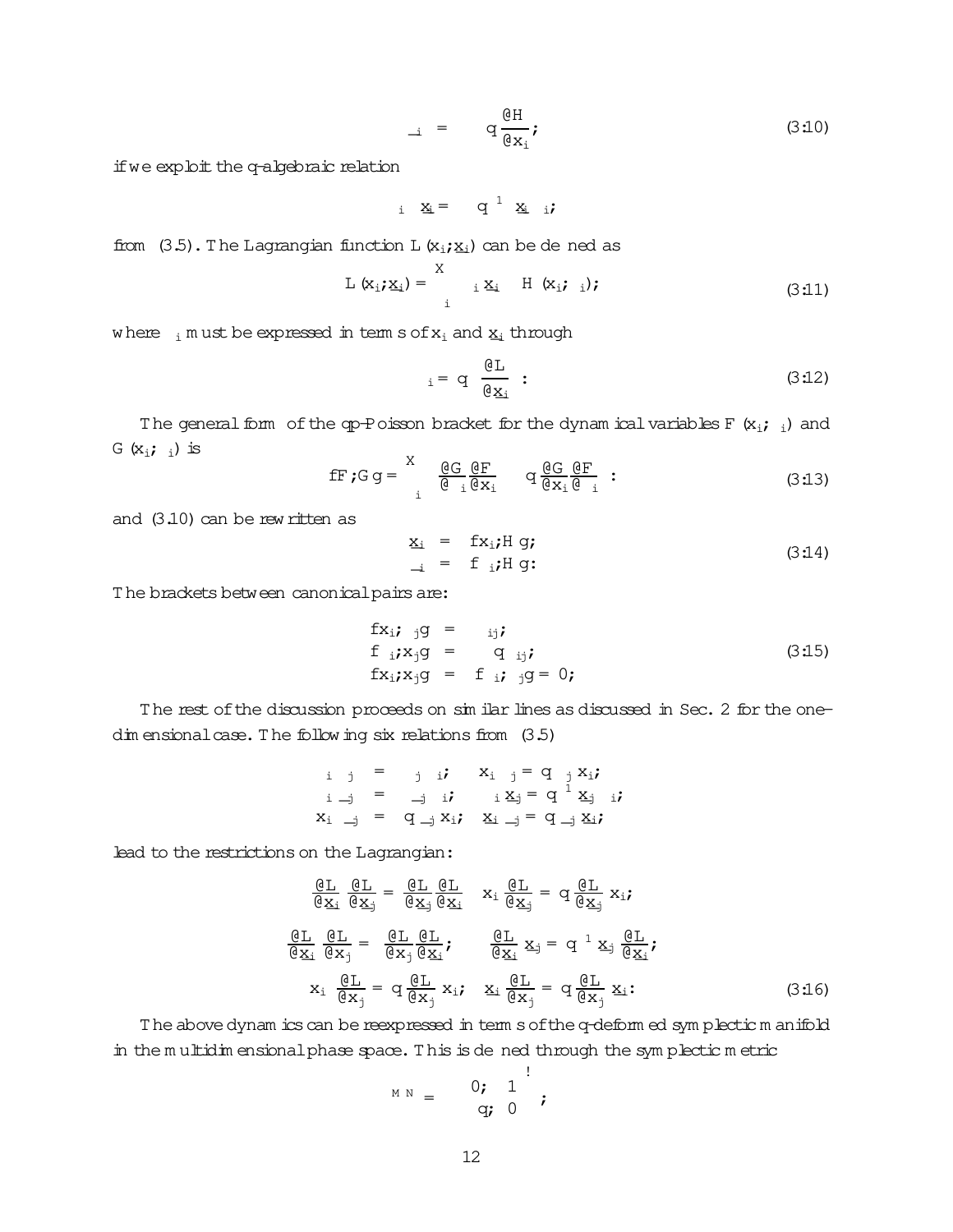$$
M N = \begin{pmatrix} 0; & q^{1} \\ 1; & 0 \end{pmatrix}; \qquad (3.17)
$$

associated with each canonical pair:  $(x_1; 1); (x_2; 2)$  ::::::::::::( $x_N$ ; N). Thus, there are N copies of the above metric for the whole 2N dimensional cotangent manifold. In terms of the above m etric, the general form of the Poisson bracket and Legendre transform ation are

$$
\mathbf{f} \mathbf{F} \mathbf{f} \mathbf{G} \mathbf{g} = \begin{cases} \n\mathbf{X} & \text{if } \mathbf{g}_{N} \in \mathbf{G}_{M} \mathbf{F} \mathbf{F} \\
\mathbf{f} & \text{if } \mathbf{g}_{N} \mathbf{F} \mathbf{F} \mathbf{F} \mathbf{F} \mathbf{F} \mathbf{F} \mathbf{F} \mathbf{F} \mathbf{F} \mathbf{F} \mathbf{F} \mathbf{F} \mathbf{F} \mathbf{F} \mathbf{F} \mathbf{F} \mathbf{F} \mathbf{F} \mathbf{F} \mathbf{F} \mathbf{F} \mathbf{F} \mathbf{F} \mathbf{F} \mathbf{F} \mathbf{F} \mathbf{F} \mathbf{F} \mathbf{F} \mathbf{F} \mathbf{F} \mathbf{F} \mathbf{F} \mathbf{F} \mathbf{F} \mathbf{F} \mathbf{F} \mathbf{F} \mathbf{F} \mathbf{F} \mathbf{F} \mathbf{F} \mathbf{F} \mathbf{F} \mathbf{F} \mathbf{F} \mathbf{F} \mathbf{F} \mathbf{F} \mathbf{F} \mathbf{F} \mathbf{F} \mathbf{F} \mathbf{F} \mathbf{F} \mathbf{F} \mathbf{F} \mathbf{F} \mathbf{F} \mathbf{F} \mathbf{F} \mathbf{F} \mathbf{F} \mathbf{F} \mathbf{F} \mathbf{F} \mathbf{F} \mathbf{F} \mathbf{F} \mathbf{F} \mathbf{F} \mathbf{F} \mathbf{F} \mathbf{F} \mathbf{F} \mathbf{F} \mathbf{F} \mathbf{F} \mathbf{F} \mathbf{F} \mathbf{F} \mathbf{F} \mathbf{F} \mathbf{F} \mathbf{F} \mathbf{F} \mathbf{F} \mathbf{F} \mathbf{F} \mathbf{F} \mathbf{F} \mathbf{F} \mathbf{F} \mathbf{F} \mathbf{F} \mathbf{F} \mathbf{F} \mathbf{F} \mathbf{F} \mathbf{F} \mathbf{F} \mathbf{F} \mathbf{F} \mathbf{F} \mathbf{F} \mathbf{F} \mathbf{F} \mathbf{F} \mathbf{F} \
$$

$$
L (x_i; x_i) = \frac{1}{2} \underset{\text{if } x_i \neq 0}{\underset{\text{if } x_i \neq 0}{\text{if } x_i}} \underset{\text{if } x_i \neq 0}{\text{if } x_i} \underset{\text{if } x_i \neq 0}{\text{if } x_i} \underset{\text{if } x_i \neq 0}{\text{if } x_i} ; \quad \text{if } (x_i; x_i);
$$
\n
$$
= \frac{1}{2} \underset{\text{if } x_i \neq 0}{\underset{\text{if } x_i \neq 0}{\text{if } x_i}} \underset{\text{if } x_i \neq 0}{\text{if } x_i; x_i};
$$
\n
$$
(3.19)
$$

with  $\theta_{M,i} = \frac{\theta}{\theta z_M^M}$  and  $z_i^M = (x_i; i)$ . The H am ilton equations can be derived from the least action principle and can be expressed concisely as:

$$
\underline{z}_{\pm}^{M} = \sum_{N}^{M} N \frac{\theta H}{\theta z_{i}^{N}} = f z_{i}^{M} ; H g: \qquad (3.20)
$$

3.3 Examples

For the multidim ensional case, right from the beginning, we have the restriction  $pq = 1$ since this is required by the invariance of  $(3.1)$  under the quantum group. Thus, the example of a consistent one-dimensional system given by  $(2.34)$  or  $(2.35)$  can be readily generalized to the multidim ensional case. Let us take

$$
L = a_{20} \sum_{i=1}^{X} x_{i} x_{i} + a_{02} \sum_{i=1}^{X} x_{i} x_{i}
$$
 (3.21)

A ll the q-com mutation relations rem ain intact in the multidim ensional case except that the one dimensional canonical pair  $(x; )$  has to be replaced by the multidimensional pair:  $(x_i; j)$ . The solution

$$
x_i(t) = e^{t} A_i + e^{-t} B_i;
$$
 (3.22)

with  $!A_i$  and  $B_i$  commuting with each other, gives a completely consistent dynamical evolution. This dynamics, although  $q$ -deformed, is invariant under the undeformed SO  $\mu$ ) rotations since the Lagrangian in (3.21) is SO (N) invariant.

Finally we discuss the q-deform ed free m assless relativistic particle in D-dimensional space-time as another example of multidim ensional systems. The trajectory of the particle is param eterized by a commuting \propertime" evolution parameter and it is embedded in a atM inkow skiD -dim ensionalspace-time targetm anifold. The corresponding q-deformed cotangent m anifold is characterized by  $GL_{q,q^{-1}}(2)$  invariant relations (same as  $(3.1)$ ):

$$
x_i x_j = x_j x_i; \qquad i \quad j = j \quad i \quad x_i \quad j = q \quad j x_i;
$$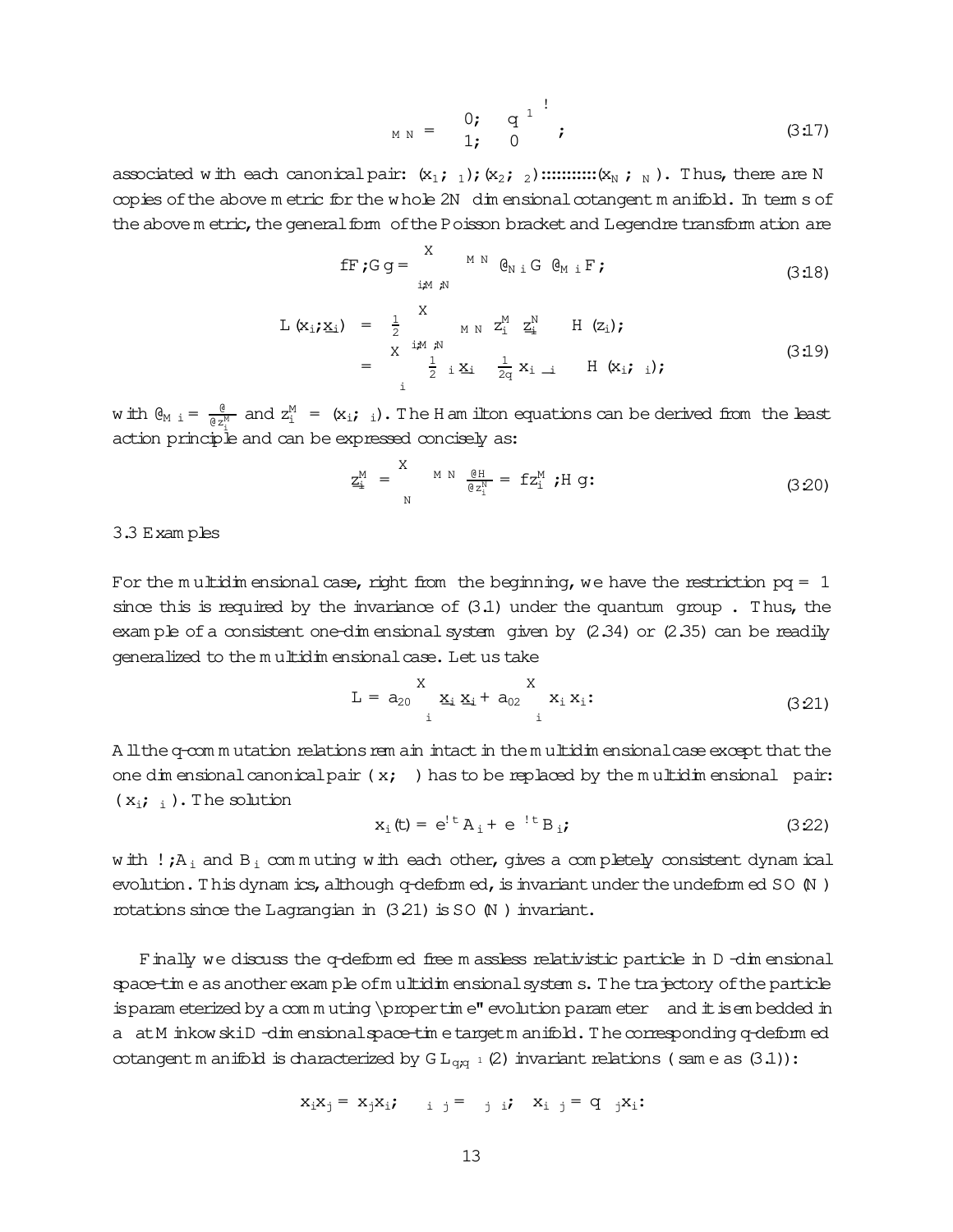The Lagrangian and H am iltonian for this system are [20]

$$
L = \frac{1}{2} q^{1} e^{1} \underline{x}^{2}; \quad H = \frac{1}{2} e^{2}; \quad (3.23)
$$

where e is an einbein eld and  $x_i$  and  $x_i$  are velocities and m om enta of the particle in the D -dim ensional target space with

$$
\underline{x}_{i} = \frac{\underline{\theta} x_{i}}{\underline{\theta}} \tag{3.24}
$$

$$
\underline{\mathbf{x}}^2 \quad \stackrel{\text{P}}{=} \mathbf{L}^1 \underline{\mathbf{x}}_1 \underline{\mathbf{x}}_2 \quad \underline{\mathbf{x}}_D \underline{\mathbf{x}}_D ; \quad \stackrel{\text{P}}{=} \mathbf{L}^1 \text{ i i } D D
$$
 (3.25)

To prove the consistency of the above expressions, we exploit the follow ing relations from the dierential calculus (Subsec. 3.1)

$$
\underline{x}_i \ \underline{x}_j = \underline{x}_j \ \underline{x}_i; \qquad i \quad j = j \quad i; \quad \underline{x}_i \ \underline{x}_j = \underline{x}_j \ \underline{x}_i; \quad \underline{x}_i \quad j = q \quad j \ \underline{x}_i; \tag{3.26}
$$

which lead to the following set of q-algebraic relations am ong einbein, coordinates, m om enta and velocities:

$$
\begin{array}{rcl}\n\mathbf{e}_{\mathbf{X}_{i}} & = & \mathbf{q}_{\mathbf{X}_{i}}\mathbf{e}; \quad \mathbf{e}_{\mathbf{X}_{i}} = \mathbf{q}_{\mathbf{X}_{i}}\mathbf{e}; \quad \mathbf{e}_{\mathbf{X}_{i}} = \mathbf{q}_{\mathbf{X}_{i}} \quad \mathbf{e}; \quad \mathbf{e}_{i} = \mathbf{q}_{i} \quad \mathbf{e}; \\
\mathbf{e}_{i} & = & \mathbf{q}_{i}\mathbf{e}; \quad \mathbf{e}_{i} = \mathbf{q}_{i}\mathbf{e}; \quad \mathbf{e}_{\mathbf{X}_{i}} = \mathbf{q}_{i}\mathbf{e}; \quad \mathbf{e}_{\mathbf{X}_{i}} = \mathbf{q}_{i}\mathbf{e}; \quad \mathbf{q}_{i} = \mathbf{q}_{i}.\n\end{array} \tag{3.27}
$$

if we exploit the equations of motion (on-shell conditions)

$$
\underline{x}_i = q e_{i} \quad \underline{i} = 0; \quad \underline{x}^2 = 0 \tag{3.28}
$$

Further, we have used

$$
i = d \frac{\mathfrak{g}_{\mathbf{L}}}{\mathfrak{g}_{\mathbf{X}_{\mathbf{i}}}} \; ; \; \mathbf{X}_{\mathbf{i}} = \frac{\mathfrak{g}_{\mathbf{H}}}{\mathfrak{g}_{\mathbf{i}}} ;
$$

It can be veri ed that the Legendre transform ation L  $(x_i, x_i) = \begin{bmatrix} P \\ i & i \end{bmatrix}$  H  $(x_i, i)$  is consistent if we use the on-shell conditions (3.28). Thus, we see that the q-deform ed m assless relativistic particle can be form ulated within our fram ework and its dynam ics is invariant under the  $D - dim$  ensional Lorentz transform ation SO  $(D - dim)$  $1;1)$ .

4 Sum m ary and D iscussion

We have generalized one-dimensional and multidimensional dynamics to a noncommutative phase space. For a system with one-dimensional con quration space, we have taken the phase space to be invariant under the quantum group  $GL_{qp}(2)$  with two independent deform ation param eters q and p, w hereas for the m ultidim ensional case the quantum qroup invariance requires  $p = q^{-1}$ . A general form ulation, using a deform ed symplectic m anifold, has been given for the dynamics. We have succeeded in constructing examples of completely consistent q-deform ed dynam ical system s.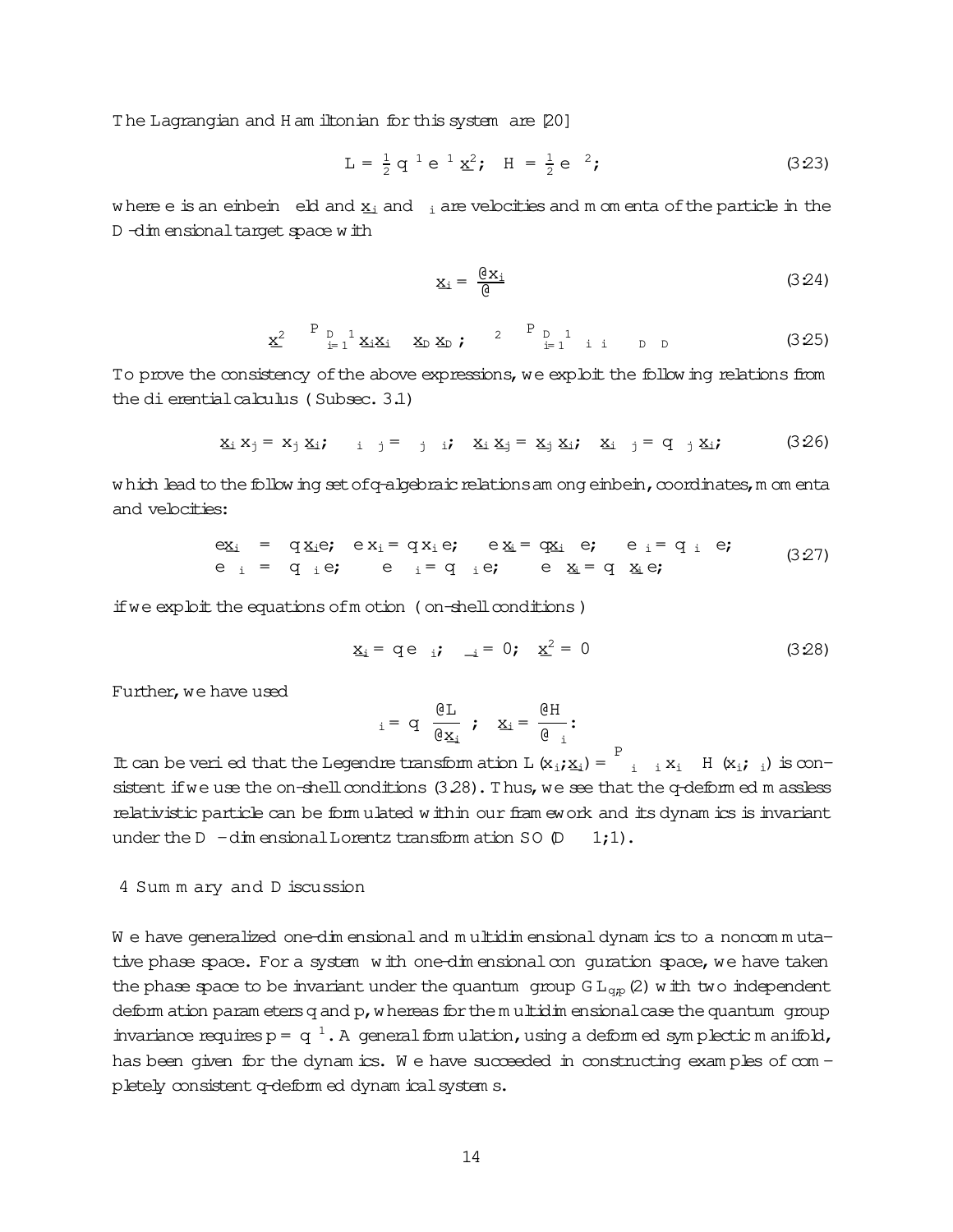N evertheless, it is in portant to point out a drawback of all form s of q-deform ed dynam ics, including the ones constructed in Refs. [18{20]. This is the existence of the restrictions on the Lagrangians ( $(2.20)$  or  $(3.16)$ ). It is these restrictions that prevent us from constructing a genuine q-deform ed dynam ical system for pq  $6\ 1$  in Sec. 2.3. It is desirable to rem ove all such restrictions from dynam ics. Hopefully further work will achieve it.

We have argued elsewhere [27] that q-deform ation of the algebra of creation and annihilation operators (or equivalently, q-deform ation of the H eisenberg algebra) does not lead to anything fundam entally new since it m erely am ounts to a rede nition of the operators acting on the same Fock space (or Hilbert space). However, this argument is not quite applicable to the present work which is based on classical dynamics  $(h = 0)$ .

It is widely speculated that space-time structure will be modied at the P lanck scale. A lithough this is som etim es considered as a m otivation for quantum -group based work, it is not clear how q-deform ation with a dim ensionless parameter q can lead to such a modi cation. Further, it can be argued [28] that, rather than any q-deform ed algebra of the type (3.1) with a specic commutation relation for the pair  $(x_i, x_i)$ , an algebra that does not specify the commutation relation for the pair  $(x_i, x_i)$  m ay be m ore relevant at the P lanck scale since it would give rise to a larger fram ework. For instance, G reenberg's algebra [29,27] of creation and annihilation operators  $(a_i^y; a_i)$  that species only the commutation relations between  $a_i^y$  and  $a_i$  but leaves the commutation relations among  $a_i^0$ s free and unspecied, leads to an enlargem ent of the conventional Fock space. In spite of these argum ents, it is worthwhile to see how far can one push the dynam ics based on the q-deform ation. It is in this spirit of exploration that the present attempt has been made.

In our investigation, we started with classical dynamics in which  $x$  and are commuting c-num bers and then \quantized" the dynam ics through q-deform ation which turns x and into noncommuting operators. On what do these operate? W hat is the physicalm eaning of these operators? These are deep questions that are yet to be answered.

# A cknow ledgem ent

One of us (RPM) would like to express his deep sense of gratitude to the D irector of JINR for giving him permission and nancial support to visit IM Sc and the D irector of IM Sc for warm hospitality at M adras where this work was completed.